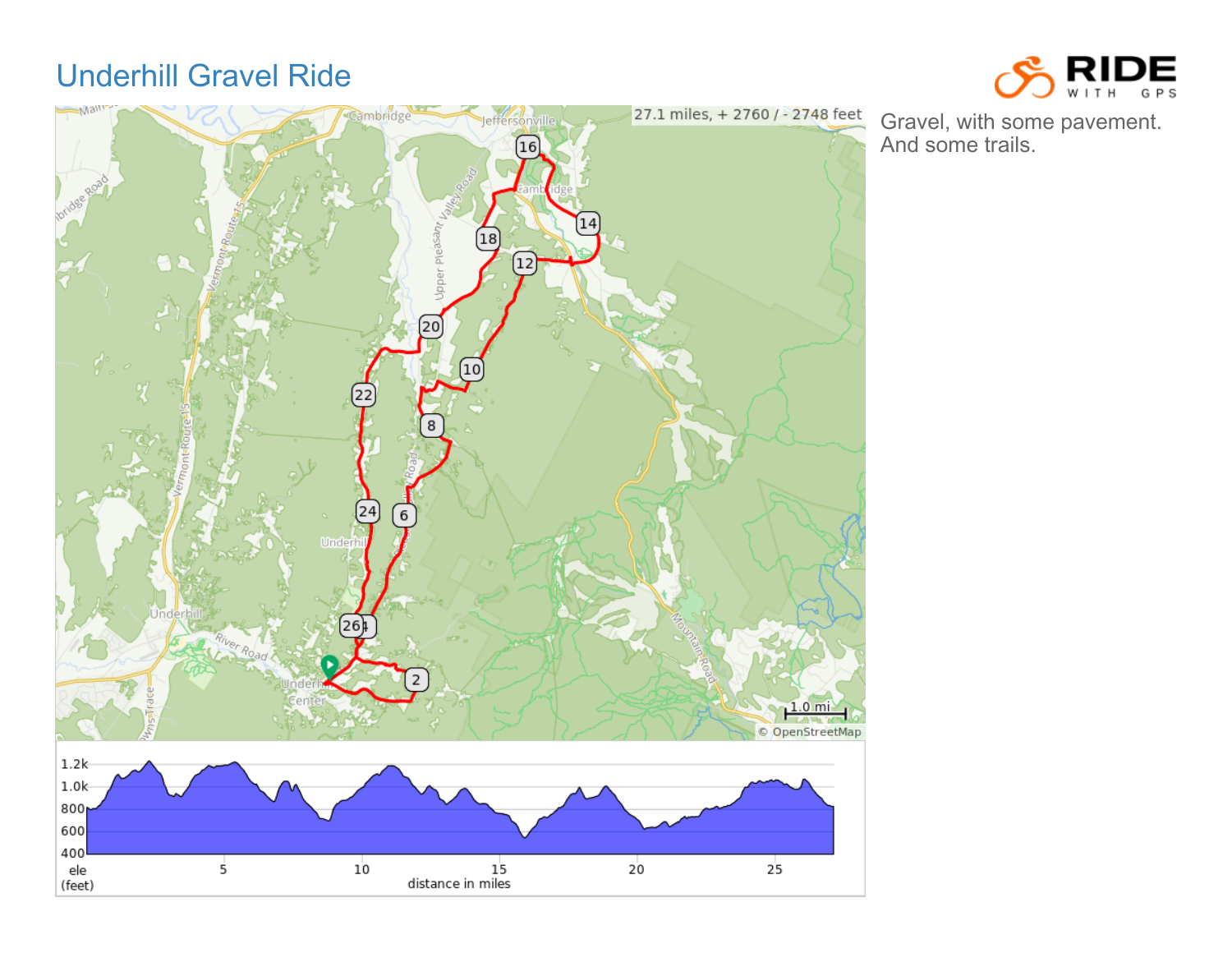## Underhill Gravel Ride

| <b>Num</b> | <b>Dist</b> | Prev | <b>Type</b> | <b>Note</b>                                          | <b>Next</b> |
|------------|-------------|------|-------------|------------------------------------------------------|-------------|
| 1.         | 0.0         | 0.0  | 0           | Start of<br>route                                    | 0.0         |
| 2.         | 0.0         | 0.0  |             | R onto<br>Pleasa<br>nt<br>Valley<br>Road             | 0.1         |
| 3.         | 0.1         | 0.1  |             | L onto<br><b>Stevens</b><br>ville<br>Road            | 0.8         |
| 4.         | 0.9         | 0.8  |             | Continu<br>e onto<br><b>Stevens</b><br>ville<br>Road | 0.7         |
| 5.         | 1.7         | 0.7  |             | L onto<br>Maple<br>Leaf<br>Road                      | 0.6         |

| <b>Num</b> | <b>Dist</b> | Prev | <b>Type</b> | <b>Note</b>                              | <b>Next</b> |
|------------|-------------|------|-------------|------------------------------------------|-------------|
| 6.         | 2.2         | 0.6  |             | L onto<br>Maple<br>Leaf<br>Road          | 0.8         |
| 7.         | 3.0         | 0.8  |             | L onto<br>Mountai<br>n Road              | 0.5         |
| 8.         | 3.5         | 0.5  |             | R onto<br>Pleasa<br>nt<br>Valley<br>Road | 3.0         |
| 9.         | 6.5         | 3.0  |             | R onto<br>Corbett<br>Road                | 1.9         |
| 10.        | 8.4         | 1.9  |             | R onto<br>Pleasa<br>nt<br>Valley<br>Road | 0.3         |

1.7 miles. +355/-31 feet

 $\mathbf{1}$ 

| <b>Num</b> | <b>Dist</b> | Prev       | Type | <b>Note</b>                                       | <b>Next</b> |
|------------|-------------|------------|------|---------------------------------------------------|-------------|
| 11.        | 8.8         | 0.3        |      | R onto<br>Westm<br>an<br>Road                     | 0.4         |
| 12.        | 9.2         | 0.4        |      | R onto<br>Andrew<br>s Road                        | 0.5         |
| 13.        | 9.6         | 0.5        |      | L onto<br>Iron<br>Gate<br>Road                    | 2.5         |
| 14.        | 12.1        | 2.5        |      | R onto<br><b>Stebbin</b><br>s Road                | 0.7         |
| 15.        | 12.8        | 0.7        |      | L onto<br><b>Burnor</b><br>Road                   | 0.1         |
| 16.        | 12.9        | 0.1        |      | R onto<br><b>State</b><br>Route<br>108, VT<br>108 | 0.1         |
|            |             | 4.5 miles. |      | +540/-359 feet                                    |             |

6.8 miles. +508/-993 feet \_\_\_\_\_\_\_\_\_\_\_\_\_\_\_\_\_\_\_\_\_\_\_\_\_\_\_\_\_\_\_\_\_\_\_\_

| <b>Num</b> | Dist | Prev | <b>Type</b> | <b>Note</b>                                         | <b>Next</b> |
|------------|------|------|-------------|-----------------------------------------------------|-------------|
| 17.        | 13.0 | 0.1  |             | L onto<br>Edward<br>s Road                          | 0.2         |
| 18.        | 13.2 | 0.2  |             | Keep L<br>onto<br>Clif<br>Reynol<br>ds<br>Road      | 0.9         |
| 19.        | 14.1 | 0.9  |             | L onto<br>W Farm<br>Road                            | 1.3         |
| 20.        | 15.4 | 1.3  |             | Keep L<br>onto<br>Canyon<br>Road                    | 0.5         |
| 21.        | 16.0 | 0.5  |             | Sharp L<br>onto<br>Mill<br>Street,<br><b>VT 108</b> | 0.8         |